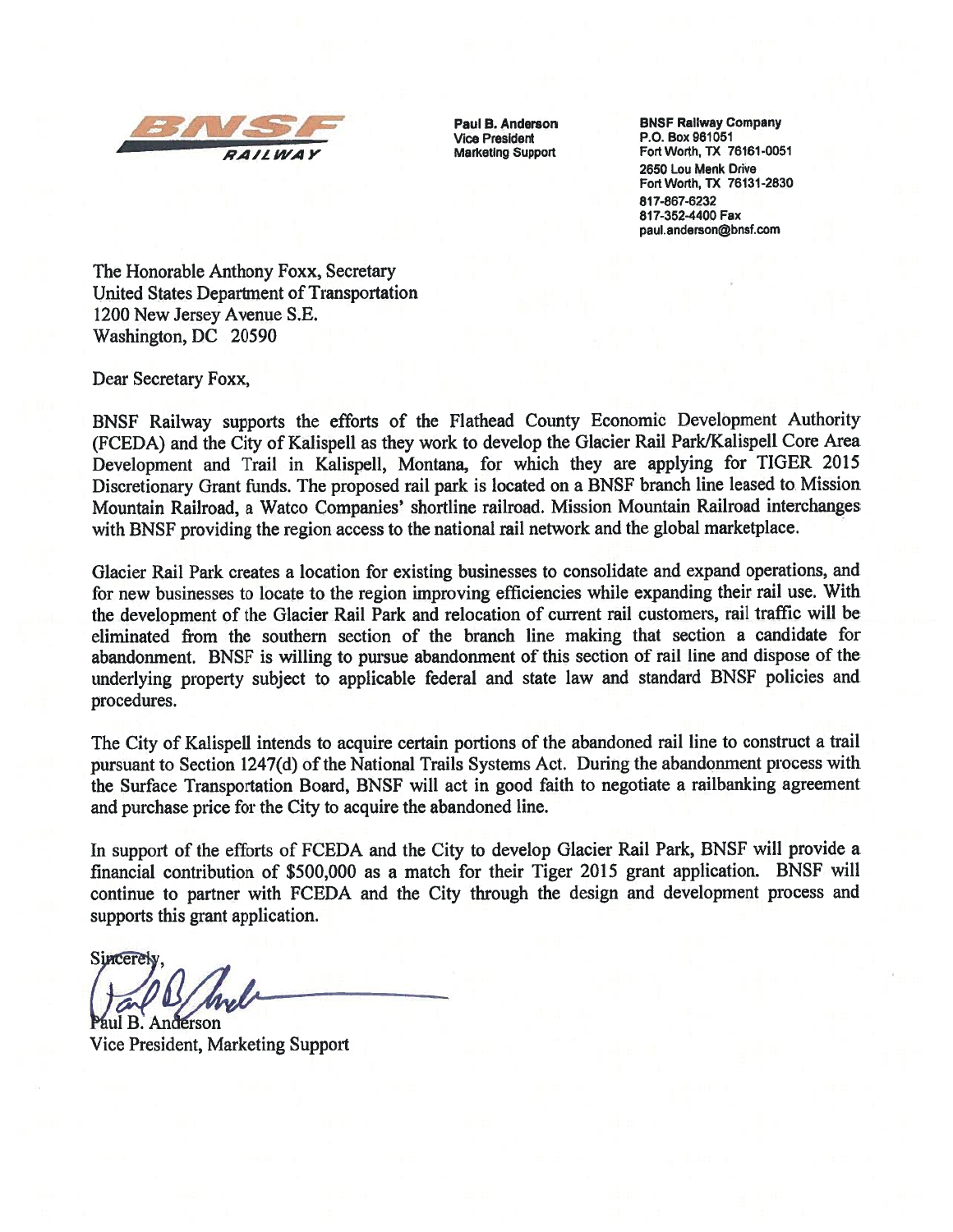## flathead ECONOMIC **COUNTY AUTHORITY**

June 2, 2015

Mr. Anthony Foxx, U.S. Secretary of Transportation U.S. Department of Transportation 1200 New Jersey Avenue, SE Washington, DC 20590

RE: Glacier Rail Park/Kalispell Core Area Development and Trail

Dear Mr. Foxx,

On behalf of Flathead County Economic Development Authority (FCEDA), <sup>I</sup> am sending this letter to request your support for the Glacier Rail Park/Kalispell Core Area Development and Trail, for which the City of Kalispell and FCEDA are requesting Transportation Investment Generating Economic Recovery (TIGER 2015) grant funding. The Glacier Rail Park/Kalispell Core Area Development and Trail project meets the TIGER program's selection criteria and application requirements. Our project will have a significant impact with desirable short and long-term outcomes for the City of Kalispell, Flathead County, the State of Montana and the nation. It will improve the condition of existing rail transportation systems, stimulate the economy, foster livable communities, improve energy efficiency and increase vehicular and bicycle safety.

As the governing authority of the Flathead County Economic Development Authority, consider this a letter of certification of the availability of non-federal matching funds of \$6,175,375 to complete this project and our guarantee that we will obligate any grant funds received by September 30, 2017. These funds combined with qualifying matching funds guaranteed by the City of Kalispell and BNSF Railways bring the municipal, county and private contribution to \$11,175,375 to match the grant request of \$10 million.

Furthermore, if selected for funding, the Flathead County Economic Development Authority will comply with the requirements from the Federal Rail Administration described in 49 U.S.C. Subtitle V, Part <sup>C</sup> and also wage rate requirements included in subchapter IV of chapter 31 of title 40, United States Code (Federal Wage Requirements) as required.

If you have any questions, please do not hesitate to contact Kimberly Morisaki, Business Development and Special Projects designated point of contact. Ms. Morisaki can be reached at 406-257-7711 Ext. 3 or Kim@DoBusinessInMontana.com,

Sincerely,

- Jeannie Luckey Vice Chair of the Board of Directors

44 2<sup>nd</sup> Ave West • Kalispell, MT 59901 • 406.257.7711 • (f) 406.257.7772 www.dobusinessinmontana.com • kim@dobusinessinmontana.com